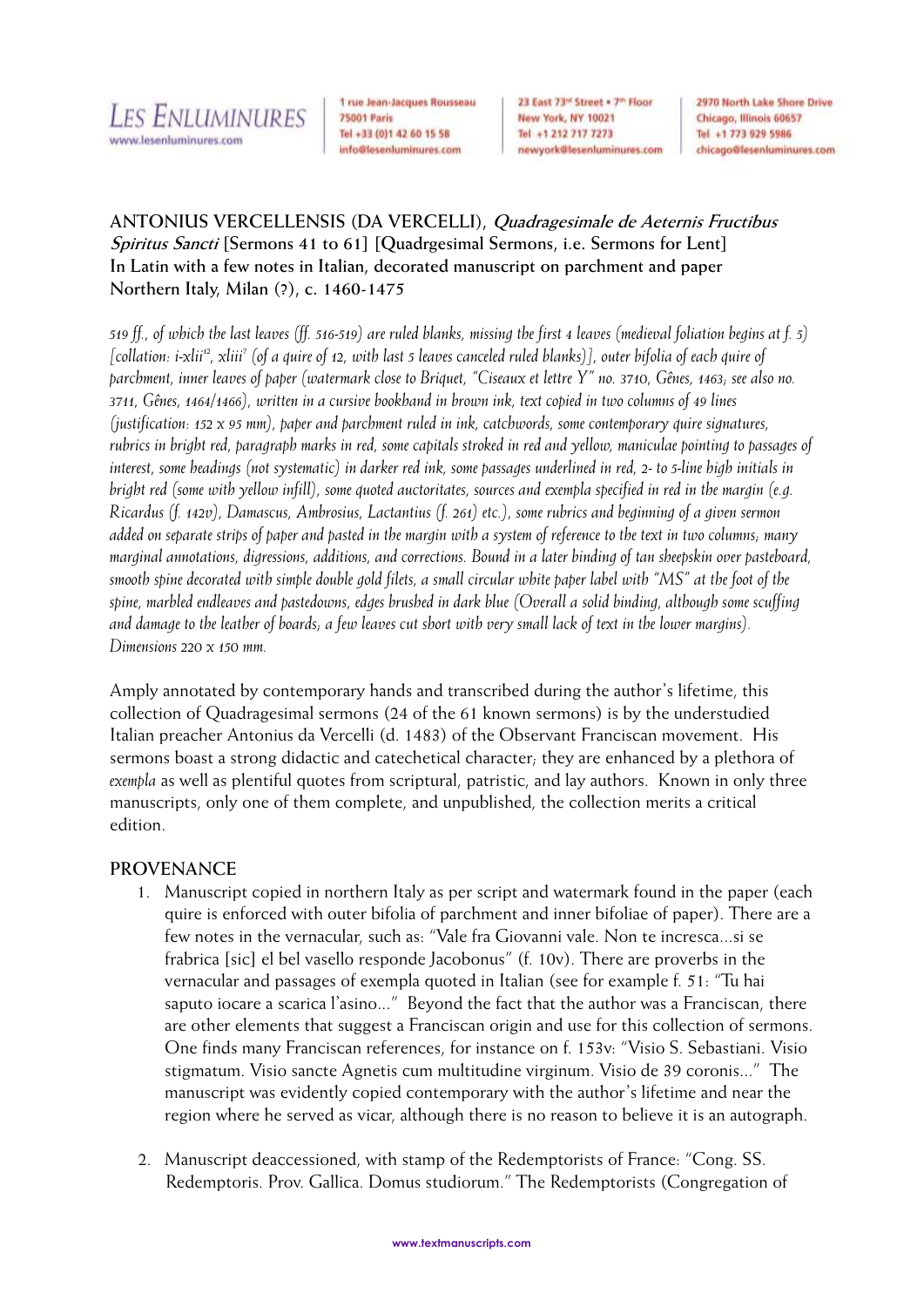the Most Holy Redeemer) were a missionary society, founded in 1732 by Saint Alphonsus Maria Liguori, near Amalfi, and which spread rapidly first around Naples, then in Italy and France. On all their missions, the Redemptorists were expected to preach a sermon on prayer and one on the intercession of the Blessed Virgin. The present sermon collection would thus fit well in a Redemptorist library.

3. Misattributed to Cherubino da Spoleto (da Negroponte), according to an added inscription found in the upper margin of the first leaf. Cherubino da Spoleto (1414- 1484) was another prolific Observant preacher, contemporary of Antonius da Vercelli or Vercellensis, which might account for the misattribution. The mistake is rapidly sorted with a simple comparison of the text found in the present manuscript with that of Cherubino da Spoleto, *Sermones quadragesimales preclarissimi candido et ornatissimo style editi ab eximio divini verbi precome fratre Cherubino de Spoleto Ordinis Minorum,* Venice, 1502.

#### **TEXT**

This manuscript has been refoliated. It was once part of a much larger manuscript (over 1000 ff.). It opens to f. 5, which is in fact originally f. 505. Perhaps the work was bound in two volumes. There are leaves where one still clearly reads the original foliation: e. g. f. 607 [in fact now f. 107], f. 702 [now f. 202] etc. We have adopted the current foliation from 5 to 515 [original foliation would have been ff. 505-1015].

There are partial thematic headings, unsystematic, but that allow the reader to position himself. Headings include: *De patientia; De pudicitia coniugali; De restitutione bonorum spiritualium; De fide; De divino amore; De dimissione peccati; De justitia; De mercansia paradisi; De remissione injuriarum; De scutis preservatibus rem publicam;* et passim...

The collection of 61 sermons is found complete in Rome, Casanatense 157R (B.III.14) presented by O. Schäfer, "De fr. Antonio a Vercellis O.F.M., eiusque *Quadragesimali de aeternis fructibus Spiritus Sancti*." See Schäfer, 1943, pp. 260-272, for the complete rubrics of the 61 sermons, as well as the incipits and explicits.

ff. 5-12, Antonius Vercellensis, *Quadragesimale de Aeternis Fructibus Spiritus Sancti*, Sermon 41, heading, *De patientia* (found on ff. 7, 8, 9, 10), incipit, "[…] deus iustissime vult et tollit quod suum est et tu non vis..." (begins incomplete, wanting ff. 1-4v); explicit, "[…] ad patienter sustinendum mundi adversitates quod dicitur purgatorio"; rubric also found in Rome, Casanatense 157R (B.III.14) and presented by Schäfer, "De fr. Antonio a Vercellis O.F.M., eiusque *Quadragesimali de aeternis fructibus Spiritus Sancti*": *Feria 6 post III dominicam Xlme. Iterum de triplici adversitate patienter propter Deum tolleranda. Et precipue de XII causis queinducunt unumqquemque omnia adversa libenter ferre. Sermo 41* (ff. 417va–426va);

ff. 12-22, Antonius Vercellensis, *Quadragesimale de Aeternis Fructibus Spiritus Sancti*, Sermon 42, heading, *De patientia* (found on f. 12), rubric, *Sabbato post 3am dominicam in Xlma. Iterum de reliquis sex inducentibus unumquemque ad patienter omnia adversa sustinendum et tolerandum. Sermo quadregesimus secundus;*  rubric found in Rome, Casanatense 157R (B.III.14): *Sabbato post III dominicam in XLma. Iterum de reliquis sex inducentibus unumquemque ad patienter omnia adversa sustinendum et tollerandum. Sermo 42* (ff. 426va– 431ra).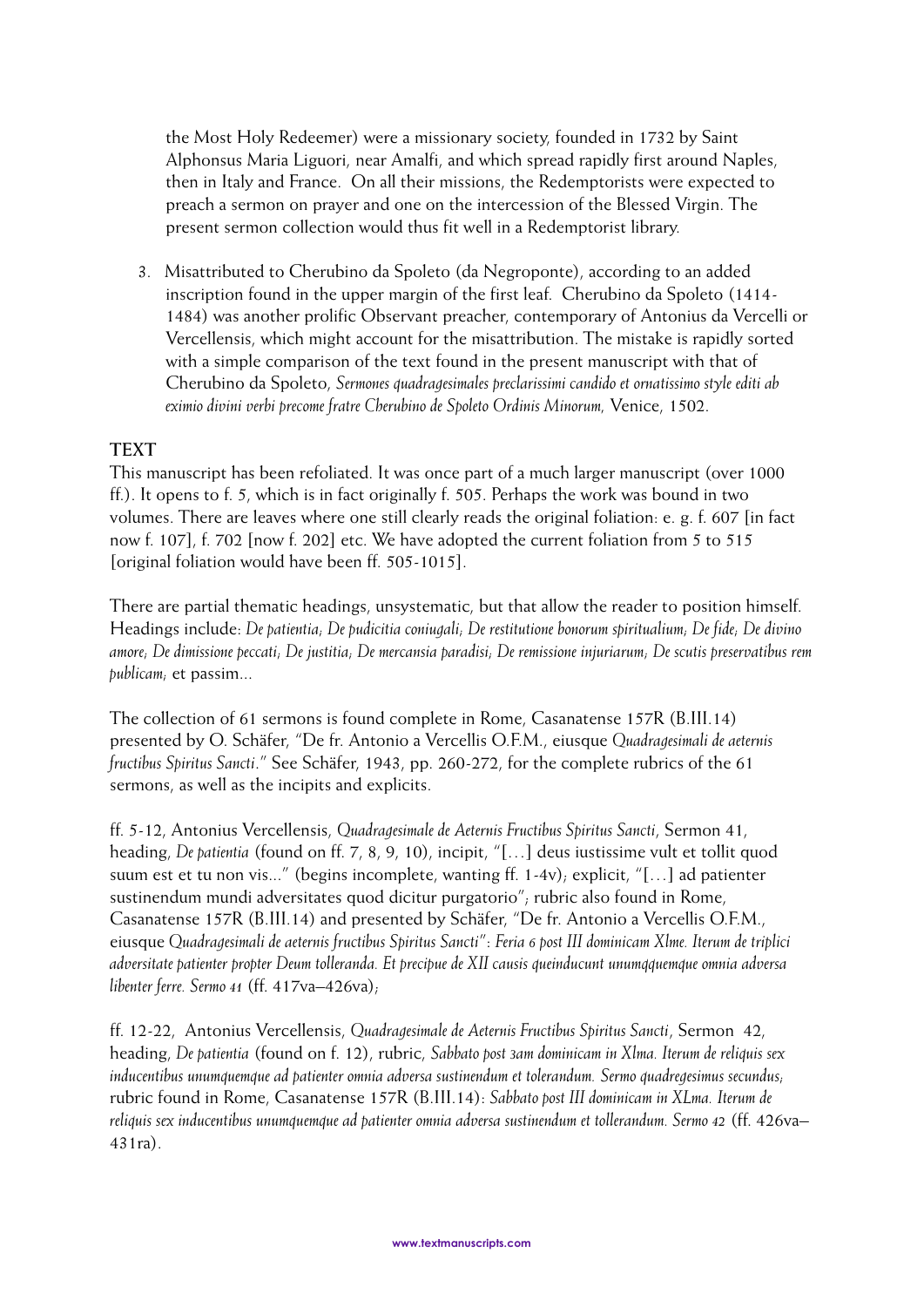ff. 22-45v, Antonius Vercellensis, *Quadragesimale de Aeternis Fructibus Spiritus Sancti*, Sermon 42 [sic], heading, *De pudicitia conjugali* (found on f. 22), rubric, *Sabbato post 3am dominicam XLme. De mutua caritate conjuium ad invicem habenda et de dignitatibus mulierum. Sermo 42*;

ff. 45v-51v, Antoinius Vercellensis, *Quadragesimale de Aeternis Fructibus Spiritus Sancti*, Sermon 43, rubric, *Dominica IV in quadragesima. De restitutione et satisfactione iniuste ablatorum. Sermo quadragesimus tertius;* rubric found in Rome, Casanatense 157R (B.III.14): *Dominica IV in Xlma. De restitutione et satisfactione iniuste ablatorum. Sermo 43* (ff. 431ra–435va).

ff. 51v-60, Antonius Vercellensis, *Quadragesimale de Aeternis Fructibus Spiritus Sancti*, Sermon 44, rubric, *Feria 2a post quartam dominicam in Xlma. Iterum de restitutione male ablatorum. Sermo quadragesimus quartus;* rubric found in Rome, Casanatense 157R (B.III.14): *Feria 2 post dominicam IV in Xlma. Iterum de restitutione male ablatorum. Sermo 44* (ff. 435va–440vb).

ff. 60-85, Antonius Vercellensis, *Quadragesimale de Aeternis Fructibus Spiritus Sancti*, Sermon 45, rubric, *Feria 3a post quartam dominicam in XLa. Iterum de restitutione male ablatorum. Sermo 40 quintus;* rubric found in Rome, Casanatense 157R (B.III.14): *Feria 3 post dominicam IV in Xlma. Iterum de restitutione male ablatorum. Sermo 45* (ff. 440vb–444ra).

ff. 85-110, Antonius Vercellensis, *Quadragesimale de Aeternis Fructibus Spiritus Sancti*, Sermon 44 [bis], heading, *De detractione* (f. 87), rubric, *Feria 2a post dominicam quartum Xlme. De pesima detractione et necessaria satisfactione fame proximorum. Sermo quadragesimus quartus*;

ff. 110-118, Antonius Vercellensis, *Quadragesimale de Aeternis Fructibus Spiritus Sancti*, Sermon 46, rubric, *Feria 4 post quartam dominicam Quadragesime. De sanctissime fidei necessitate, unitate et veritate. Sermo quadragesimus sextus;* rubric found in Rome, Casanatense 157R (B.III.14): *Feria 4 post IV dominicam Quadragesime. De sanctissime fidei necessitate, unitate et veritate. Sermo 46* (ff. 444ra–447va).

ff. 118-127, Antonius Vercellensis, *Quadragesimale de Aeternis Fructibus Spiritus Sancti*, Sermon 47, heading, *De fide*, rubric, *Feria 5 post quartam dominicam Quadragesime. Iterum de sanctissima fide. Sermo quadragesimus septimus*; rubric found in Rome, Casanatense 157R (B.III.14): *Feria 5 post IV dominicam Quadragesime. Iterum de sanctissima fide. Sermo 47* (ff 447va–452ra).

ff. 127-153v, Antonius Vercellensis, *Quadragesimale de Aeternis Fructibus Spiritus Sancti*, Sermon 48, rubric, *Feria sexta post quartam dominicam XLme. Iterum de sanctissima fide. Sermo quadragesimus octavus*; rubric found in Rome, Casanatense 157R (B.III.14): *Feria 6 post IV dominicam Xlme. Iterum de sanctissima fide. Sermo 48* (ff. 452ra–465rb).

ff. 153v-174, Antonius Vercellensis, *Quadragesimale de Aeternis Fructibus Spiritus Sancti*, Sermon 49, rubric, *Sabbato post quartam dominicam XLme. De obsequio ac servitute Creatori nostro ac Redemptori exhibendo. Sermo xlus nonus;* rubric found in Rome, Casanatense 157R (B.III.14): *Sabbato post IV dominicam Xlme. De obsequio ac servitute Creatori nostro ac Redemptori exhibendo. Sermo 49 (*ff 465rb–475vb).

ff. 174-194, Antonius Vercellensis, *Quadragesimale de Aeternis Fructibus Spiritus Sancti*, Sermon 50, rubric, *Dominica de passione. De obstinatione peccatorum et de penis eorum. Sermo quinquagesimus*; rubric found in Rome, Casanatense 157R (B.III.14): *Dominica de passione. De obstinatione peccatorum et de penis eorum. Sermo 50* (ff 475vb–490ra).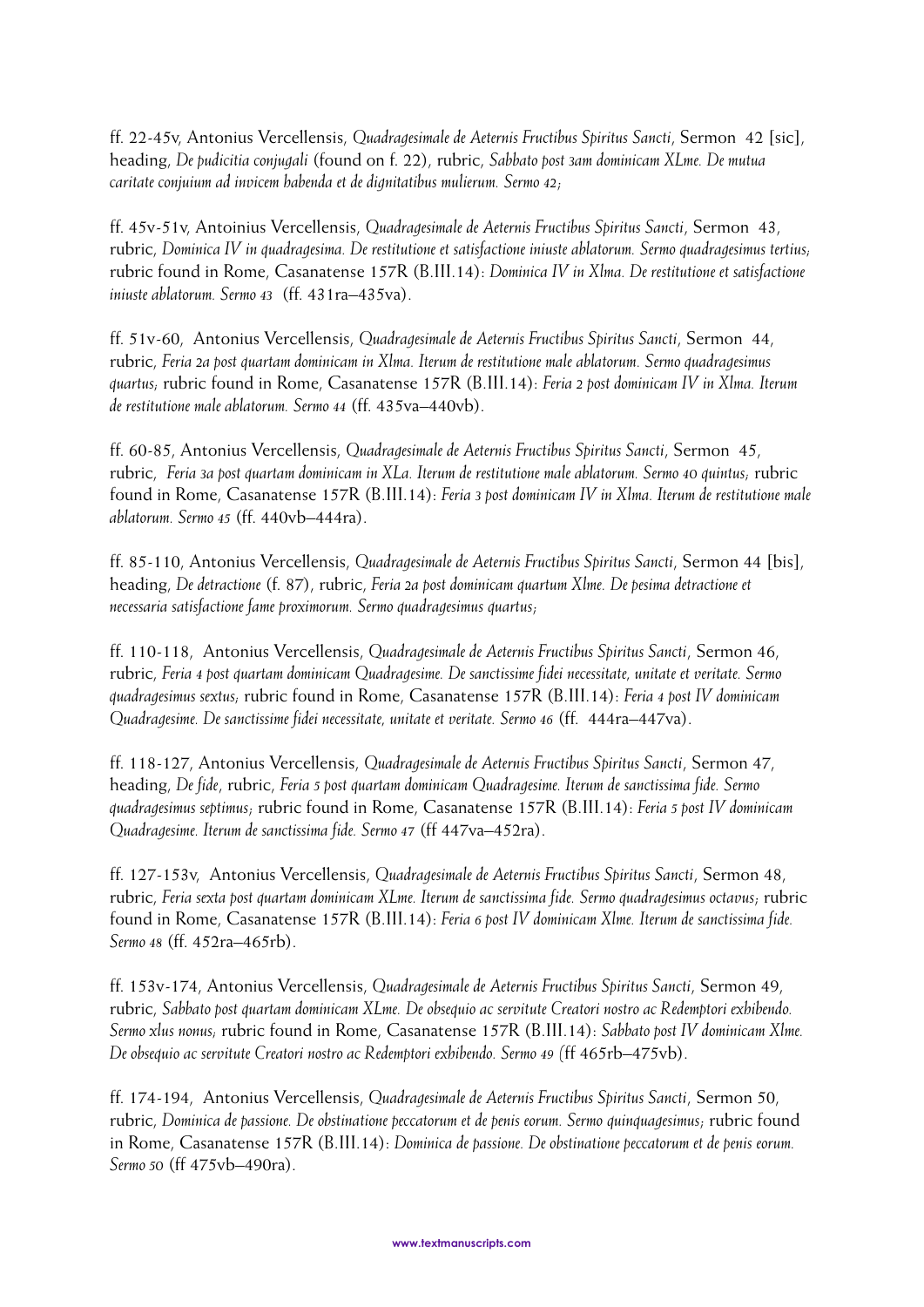ff. 194-213, Antonius Vercellensis, *Quadragesimale de Aeternis Fructibus Spiritus Sancti*, Sermon 51, heading, *De divino amore*, rubric, *Feria 2a post dominicam quintam de Passione. De duodecim excellentiis divini amoris. Sermo quinquagesimus primus*; rubric found in Rome, Casanatense 157R (B.III.14): *Feria 2 post dominicam V de Passione. De 12 excellentiis divini amoris. Sermo 51* (ff. 490ra–501va).

ff. 213-231, Antonius Vercellensis, *Quadragesimale de Aeternis Fructibus Spiritus Sancti*, Sermon 52, rubric, *Feria 3a post quintam dominicam XLme. De dilectione proximorum et condictionibus eius. Sermo quinquagesimus secundus*; rubric found in Rome, Casanatense 157R (B.III.14) : *Feria 3 post V dominicam Xlme. De dilectione proximorum et condictionibus eius. Sermo 52* (ff 501va–512ra).

ff. 231-258, Antonius Vercellensis, *Quadragesimale de Aeternis Fructibus Spiritus Sancti*, Sermon 53, rubric, *Feria 4 post dominicam de Passione. Iterum de reliquis sex circumstantiis ad meritoriam omnium proximorum nostrorum dilectionem necessariis. Sermo quinquagesimus tertius*; rubric found in Rome, Casanatense 157R (B.III.14): *Feria 4 post dominicam de Passione. Iterum de reliquis sex circumstantiis ad meritoriam omnium proximorum nostrorum dilectionem necessariis. Sermo 53* (ff. 512ra–519ra).

ff. 258-268, Antonius Vercellensis, *Quadragesimale de Aeternis Fructibus Spiritus Sancti*, Sermon 54, rubric, *Feria 5 post dominicam XLme, videlicet de Passione. De mutuo caritativo gratis proximis inpendendo. Sermo L.us. quartus*; rubric found in Rome, Casanatense 157R (B.III.14): *Feria 5 post dominicam XLme, videlicet de Passione. De mutuo caritativo gratis proximis inpendendo. Sermo 54* (ff. 519ra–529rb).

ff. 268-322v, Antonius Vercellensis, *Quadragesimale de Aeternis Fructibus Spiritus Sancti*, Sermon 55 bis, heading, *De justicia* (f. 317, 318, 319), rubric, *Feria 6a post quintam dominicam Xlme seu de passion, de legali ac temporali iusticia tam a dominis quam rectoribus atque iudicibus necessario observanda. Sermo L.us V.us [quinquagesimus quintus].* 

ff. 322v-367, Antonius Vercellensis, *Quadragesimale de Aeternis Fructibus Spiritus Sancti*, Sermon 56, heading, *De mercantia,* rubric, *Sabbato post quintam dominicam Xlme seu de passione. De artibus mecanicis...mercantiis iusto modo exercentis. Sermo quinquagesimus sextus.*

ff. 367-408, Antonius Vercellensis, *Quadragesimale de Aeternis Fructibus Spiritus Sancti*, Sermon 57, rubric, *Feria 5 post dominicam XLme, videlicet de Passione. De mutuo caritativo gratis proximis inpendendo. Sermo L.us septimus*; rubric found in Rome, Casanatense 157R (B.III.14): *Dominica Olivarum seu in Palmis. De pia iniuriarum remissione et dilectione inimicorum. Sermo 57* (ff. 538rb–545vb).

ff. 408-432, Antonius Vercellensis, *Quadragesimale de Aeternis Fructibus Spiritus Sancti*, Sermon 55, heading, *De scutis preservantibus rem publicam* (f. 425, 426, 427); rubric, *Feria 6a post dominicam Passionis. De 12 regulis seu scutis preservantibus omnem statum, rempublicam et civitatem a scandalis, ruinis et malis conspirationibus ac conservantibus in omni pace. Sermo L.us quintus*; rubric found in Rome, Casanatense 157R (B.III.14): *Feria 6 post dominicam Passionis. De 12 regulis seu scutis preservantibus omnem statum, rempublicam et civitatem a scandalis, ruinis et malis conspirationibus ac conservantibus in omni pace. Sermo 5*5 (ff 529rb–532va).

ff. 432-451v, Antonius Vercellensis, *Quadragesimale de Aeternis Fructibus Spiritus Sancti*, Sermon 58, rubric, *Feria 2a post dominicam Olivarum. De reprehensibili ornatu et damnabili vanitate mulierum. Sermo quinquagesimus octavus*; rubric found in Rome, Casanatense 157R (B.III.14): *Feria 2 post dominicam*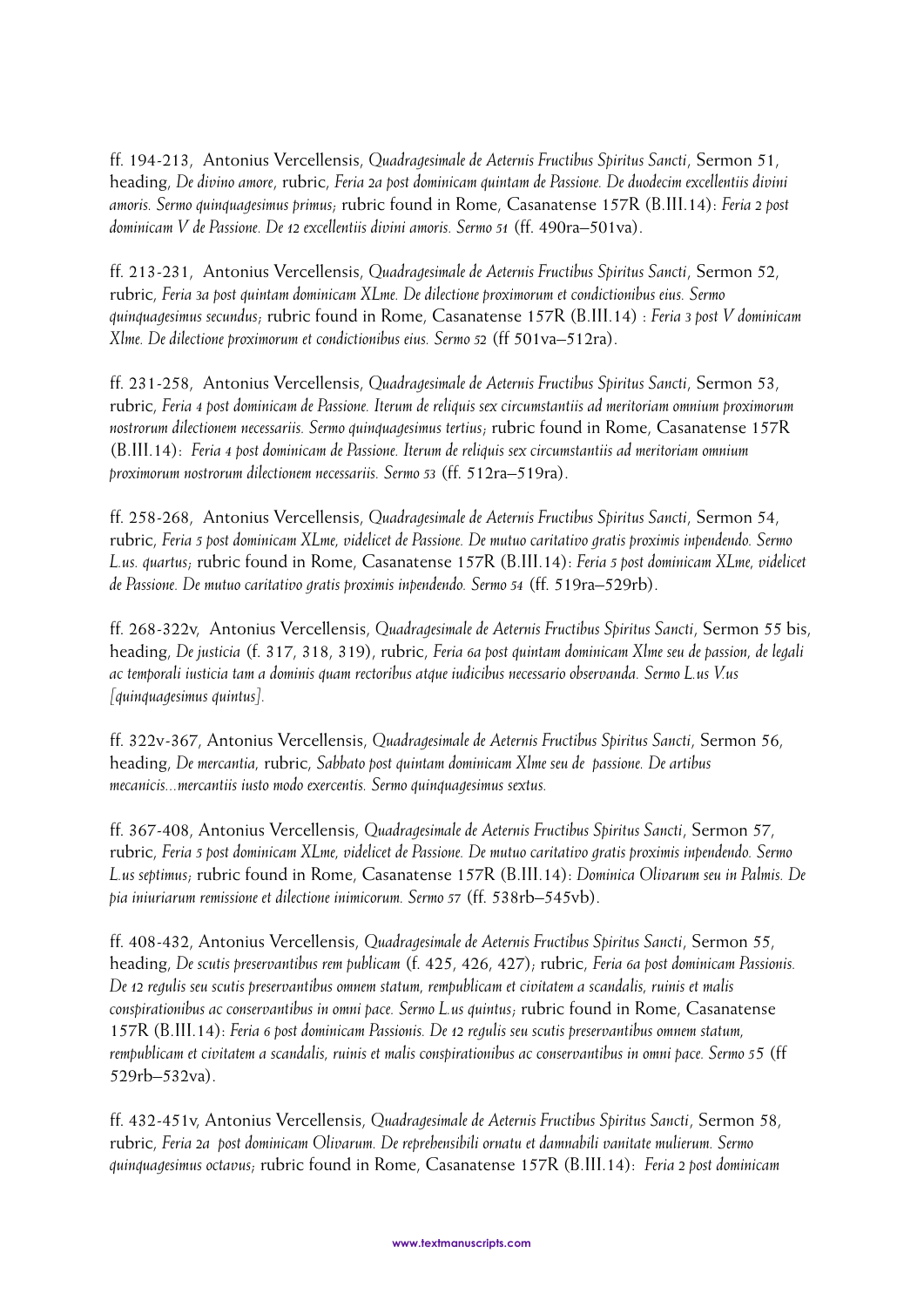*Olivarum. De reprehensibili ornatu et damnabili vanitate mulierum. Sermo 58* (ff 545vb–559ra).

ff. 451v-468v, Antonius Vercellensis, *Quadragesimale de Aeternis Fructibus Spiritus Sancti*, Sermon 59, rubric, *Feria 3a post dominicam Olivarum. Iterum de reprehensibili ornatu et damnabili vanitate mulierum. Sermo 59us;* rubric found in Rome, Casanatense 157R (B.III.14): *Feria 3 post dominicam Olivarum. Iterum de reprehensibili ornatu et damnabili vanitate mulierum. Sermo 59* (ff 559ra–569ra).

ff. 468v-486v, Antonius Vercellensis, *Quadragesimale de Aeternis Fructibus Spiritus Sancti*, Sermon 60, rubric, *Feria quarta post dominicam Olivarum. Iterum de reprehensibili ornatu et damnabili vanitate mulierum. Sermo sexagesimus*; rubric found in Rome, Casanatense 157R (B.III.14): *Feria 4 post dominicam Olivarum. Iterum de reprehensibili ornatu et damnabili vanitate mulierum. Sermo 60* (ff 569ra–579va).

ff. 486v-515v, Antonius Vercellensis, *Quadragesimale de Aeternis Fructibus Spiritus Sancti*, Sermon 61, rubric, *Feria quinta in Cena Domini. De duodecim preparationibus ad sacram Communionem faciendam summe necessariis. Sermo sexagesimus primus*; explicit, "[…] clementia concedere vobis dignetur in presenti per gratiam et in futuro per eternam gloriam. Cui semper sit omnis laus, honor et gloria per infinita secula seculorum"; rubric found in Rome, Casanatense 157R (B.III.14): *Feria 5 in Cena Domini. De duodecim preparationibus ad sacram Communionem faciendam summe necessariis. Sermo 61* (ff 579va– 595vb).

This manuscript contains 24 sermons for Lenten (41 to 61 and a few apparently unnumbered or numbered twice e.g. ff. 22, 85, 268, 322v) from the collection entitled *Quadragesimale de Aeternis Fructibus Spiritus Sancti,* here for Feria sexta of the third Sunday after Quadragesima to Feria quinta of Cena Domini, by Antonius da Vercelli (Antonius Vercellensis or Antonius de Balocco, c. 1410/20-1483). Antonius da Vercelli was vicar of the Milan Franciscan Observants. He was a friend of Lorenzo de Medici and a very popular preacher who traveled extensively through Italy. On the sparse elements concerning Antonio's life and works, see Wadding, *Scriptores*, 24; Sbaralea, *Supplementum*, I, 74; O. Schäfer, 1943; B. Luigi, "Antonio da Vercelli," *Enciclopedia Cattolica*, I (Rome, 1949), 1558; R. Pratesi, "Antonio da Vercelli" DBI, III, Rome, 1961, 580–581.

Antonius da Vercelli is the author of two important sermon cycles, firstly his *Quadragesimale de XII Mirabilibus Christianae Fidei Excellentiis* and secondly his *Quadragesimale de Aeternis Fructibus Spiritus Sancti*. The present manuscript draws from the second collection of sermons, which (when complete) comprises 61 sermons for Sunday of Septuagesima to the Feria quinta in Cena Domini. Schäfer (1943) provides the rubrics, the incipits and explicits of the 61 sermons as found in MS Rome, Bibl. Casanatense 157R [595 ff]. There is another copy of this collection in Rome, Bibl. Coll. S. Isidori de Urbe, MS 1/17-1/57 [423 ff.]: "Prologus super Quadragesimale editum per...fratrem videlicet Antonius de Verzellis...cuius titulus est Quadragesimale de eternis fructibus Spiritus Sancti..." (see Schäfer, 1943, pp. 259-260). This second manuscript contains only part of the sermons (only 17 sermons from Sunday of Septuagesima to Feria III after Quinquagesima). Schäfer mentions a third codex, missing at the beginning and at the end, in the Archivio Conventus Observantiae O.F.M. near Siena (see Schäfer, 1943, p. 260, note 1). Hence there are apparently only three other known codices of this collection of sermons. There is no early sixteenth century or more recent critical edition of this collection. Antonius's sermons are listed in Hödl and Knoch, 2001, with this collection nos. 135-196, citing only Rome, Casanatense, MS 157.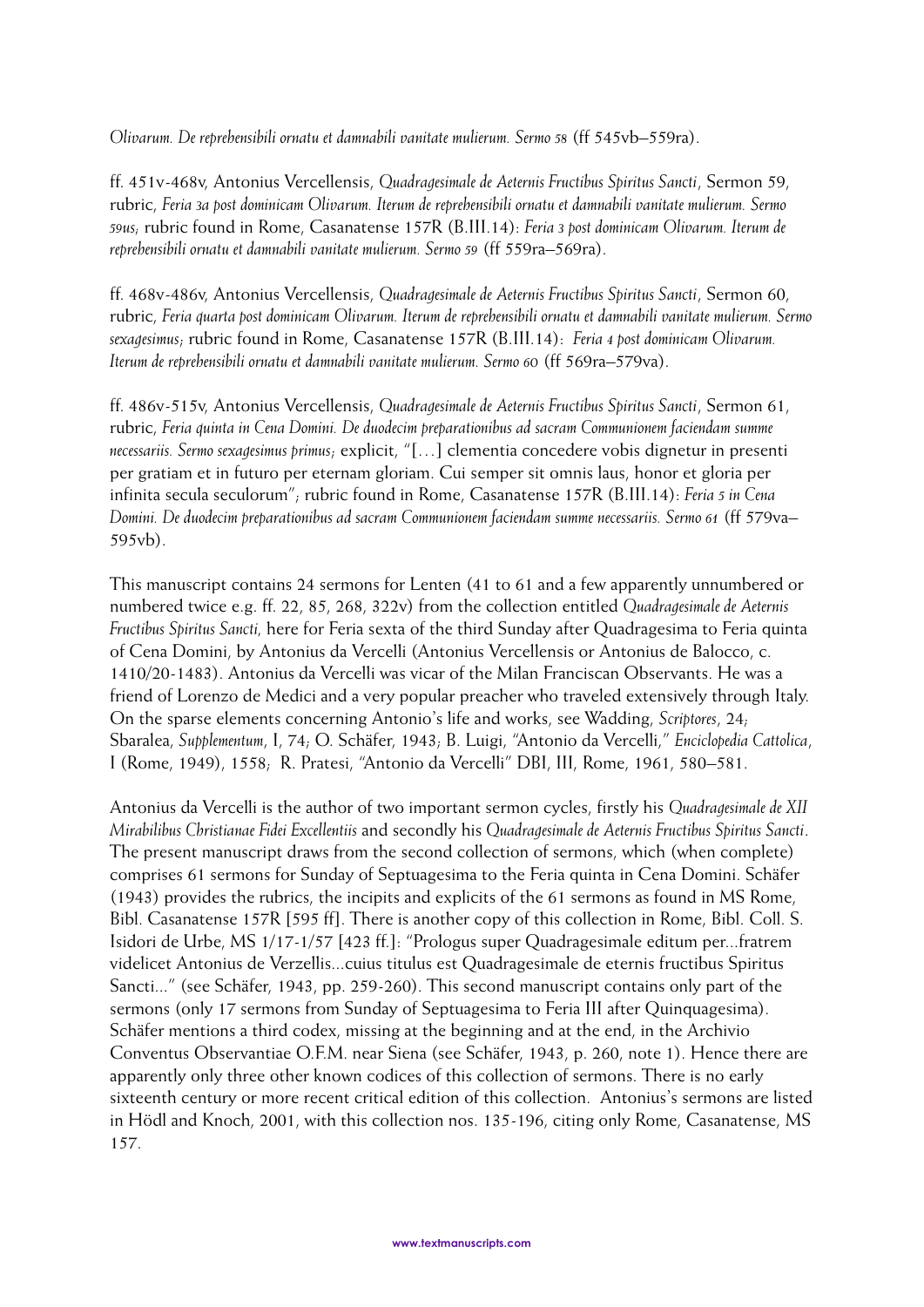These sermons demonstrate Antonius da Vercelli's wide readings in theology and law. The variety of sources is also noteworthy. Antonius de Vercelli quotes many Franciscan authors and authorities such as Alexander Halensis, S. Bonaventura, Richardus of Mediavilla, Nicolas of Lyra, Franciscus Maironis. Among the patristic sources, he quotes Ambrosius, Augustinus, Hieronymus, Leo, Gregorius, Cassiodorus, Chrysostomus, Basilius, Lactantius, Bernardus, "Ugo de claustro anime" [Hugh of Folieto, *De claustro animae*] (f. 168) as well as canonists. He equally quotes profane authors such as Aristotle, Plato, Seneca, Sallust, Cicero, and Avicenna (f. 113v). See for instance on f. 117v, lefthand column, where he quotes in a very short space Priscianus, Galen, Ptolomy, Aristotle and Cicero! But the sermons also have a strong catechistic character. The interesting developed rubrics in themselves already give a good idea of their subject matter, and many sermons seem to be addressed to specific members of society, women, youth, married people, city people (*sermones ad status*). In one of his sermons dedicated to Faith (ff. 127-153v), Antonius da Vercelli addresses members of the Jewish faith and discusses cases of conversion and recognition of Christ as Messiah: "An Judei cognoverint christum esse messiam"; "Testimonium Josephi"; "Rabi Moses"; "Judei conversi cum S. Helenam" (f. 151). Some exempla are added in the margins, for instance: "Aliud denique hic pono exemplum verissimum quod parisius in 1290 contigit..." [Here I will quote another most truthworthy exemplum about what happened to a Parisian in 1290...] (ff. 499v-500).

Also noteworthy, is the sheer number of *exempla* that are used and incorporated in the sermons. These alone merit closer study and identification. Some are certainly known, taken from the large body of *exempla* that members of the Mendicant orders quoted amply. Ad hoc, one can quote on f. 18 an exemplum indicated to the reader in the margin: "[rubric] *De proiciente in carcer.* Ego volo tibi dare unum pulchrum exemplum..." [*On being thrown in jail*. I would like to share with you here a very nice exemplum..."; another dedicated to Socrates's patience: "Exemplum de patientia Socrates...quod Socrates cum eum Alcipiades interrogaret..." (f. 34). Exempla are considered to be cognitive aids for the laity, imprinting themselves more firmly in people's hearts and minds and especially efficacious for simple folk. They were persuasive and memorable.

This collection is to be related with the success of the Franciscan Observance and the pastoral activities of its protagonists. Within the Franciscan order, the Observant "revival" of preaching had its beginnings in the pastoral activities of Bernardino da Siena (1380-1444) with his intensive preaching rallies, especially during Easter, Lent and Advent. Unpublished and understudied, the present sermons are a fine witness to the extremely rich homiletic output of the Franciscan Observants in Italy. Antonius da Vercelli was an important, yet still poorly studied, Franciscan preacher, renowned for his lengthy preaching tours. The present codex attests to his extensive production of written sermons. The number of *exempla* is also noteworthy and should be studied closely. To quote B. Roest: "Many sermon cycles by other leading figures of the regular Observance in Italy likewise await further editorial attention and analysis; most pressingly so are the important sermon collections put together by ... Antonio da Vercelli (c. 1410-1483)" (B. Roest, 2004, chapter: "Franciscan Preaching as Religious Instruction," p. 66).

## **LITERATURE**

Bihl, M. "Antoine de Balocco," in *Dictionnaire d'histoire et de géographie ecclésiastique*, Paris, 1914, III, col. 760.

Ceresi, M., and E. Santovito, *Catalogo dei manoscritti della Biblioteca casanatense...2 [MS 101-200],* Rome,